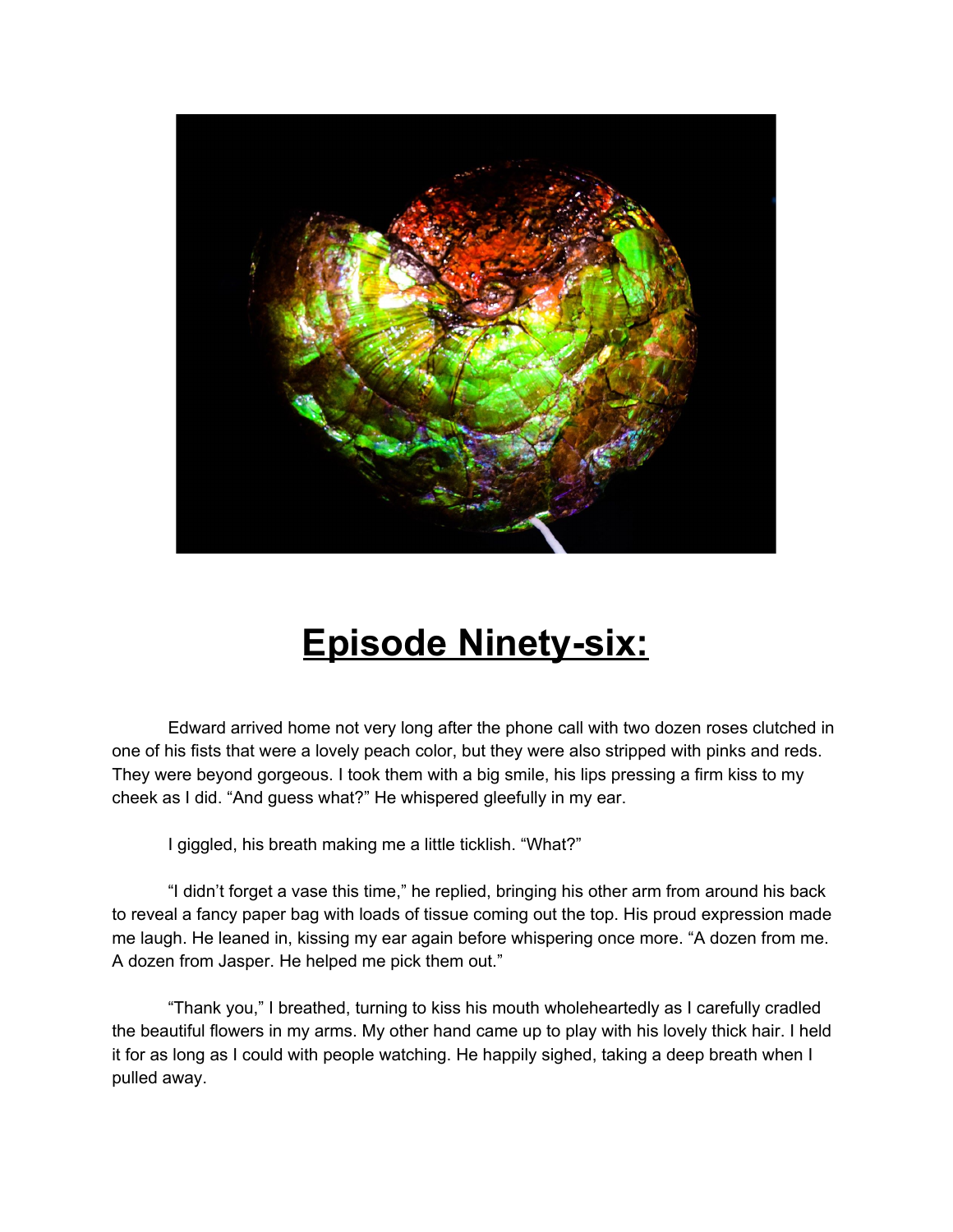He licked his bottom lip before straightening up. "Mm, you are very welcome, my lovely girl. Now, what are we about to film? I'm ready to eat." Edward clapped his hands and rubbed them together.

"Wanna try chocolate avocado mousse?" I asked with a little smirk. I knew what his reaction was going to be. It was actually a challenge for him to not wrinkle his nose. I had to look away from him to keep a straight face.

"Nope, not one fucking bit. But I will because I trust you," he said far too brightly. I lost it. "I mean, I'll probably like it, but the words just don't sound good together. I'm sorry. It's your cooking. As I said, I trust you," he answered more genuinely.

"It's for Lauren," I explained. "I wanted to do something vegan and chocolate. It's what she's craving right now."

Edward quickly nodded his head in understanding. "Mm," he hummed, going to his sink to wash his hands. "Gotcha. She'll like that. Well, tell me what to do, Ms. Swan. This is your shoot. Where do you want me, baby? Behind or in front of the camera?" He wiggled his eyebrows at me playfully as he swiped the towel over his skin to dry it.

I expected him to take over when he got home. This was his thing. It was nice to know that he respected me enough to take my opinions on the matter into consideration. Edward really wanted us to feel like a team.

Smiling, I began to put the flowers in the vase after washing it off and adding water. I hummed to myself. "In front of the camera, I think. We'll have you and Tyler in the next and then you and Seth in the shepherd's pie one. And how about just you and me in the video for the steak and potatoes?"

"Sounds perfect," he sincerely smiled, his expression warm and happy. "So, you boys behaving for her?" Edward inquired with a little smirk at Seth as he fiddled with the settings of one of his cameras. Tyler was playing with the sound equipment at the dinner table.

"We're not children," he quipped quickly. His best friend snorted to himself, shaking his head. "Okay, we're not bad kids." Tyler pursed his lips, then nodded his head in agreement.

I laughed at their banter. "They've been very well-behaved. I love spending time with them. They're perfect gentlemen."

Seth held his chin in the air proudly. "Yeah, we're gentlemen. So there."

Four hours later, it was just after six in the evening, and we were alone. Both men took a lot of food home, a combination of everything, even the vegan stuff. They were surprised that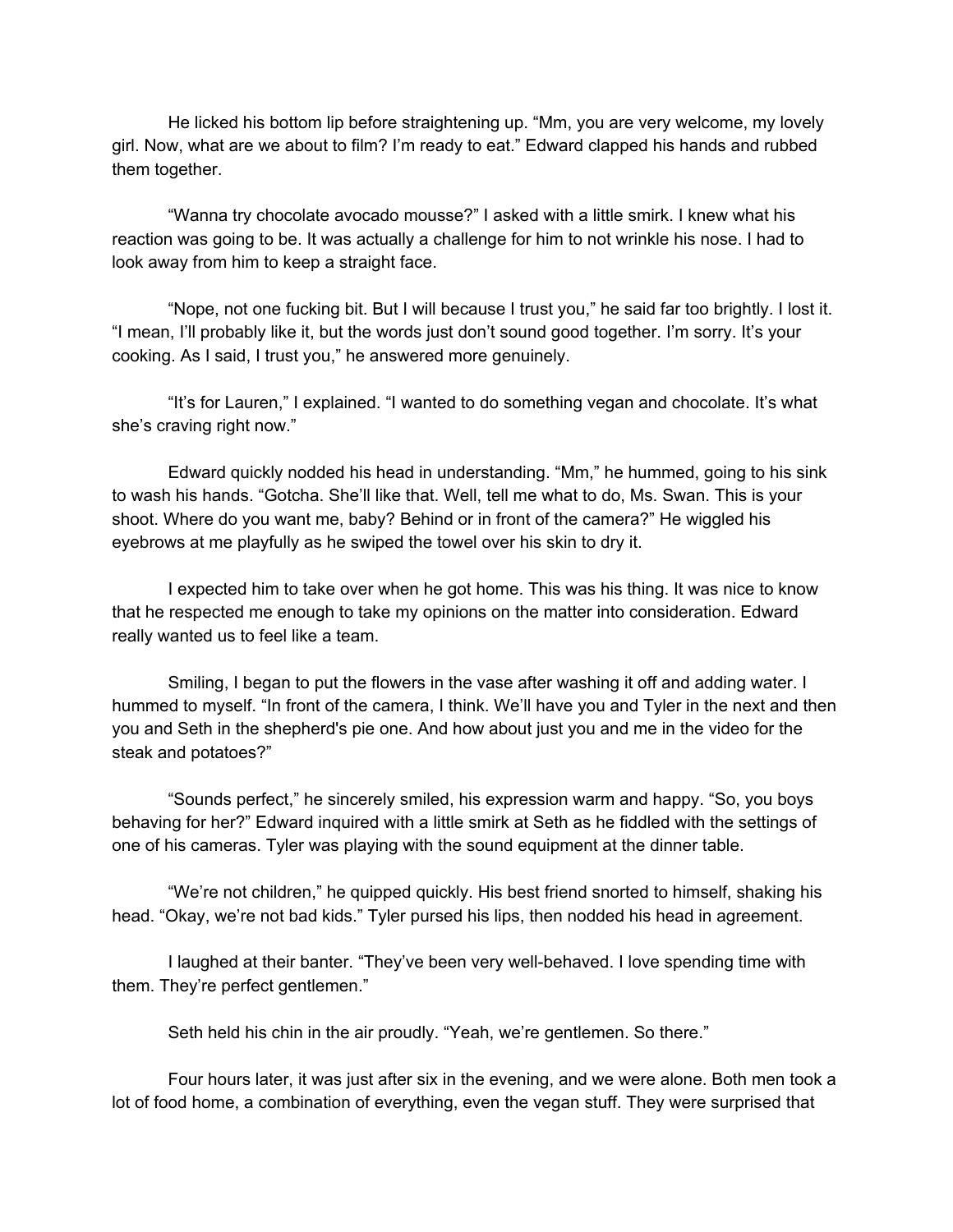they liked it. The kitchen was a bit of a mess, so I began another load of dishes while Edward helped them get it all to the car.

When he came back in, he stood behind me and wrapped his arms around my waist as he kissed my ear. His hands moved over my stomach, pushing just under my shirt. I was perfectly full and a little sleepy from waking up early. I rocked against him, enjoying his closeness.

"If you give me a minute, I'll finish this up and-"

Edward promptly shook his head, pecking my neck lightly. "No, this can wait until tomorrow. Go get changed."

"Why?" I asked, tilting my head back a little so that I could look at him.

He grinned a little slyly. "Remember how you said when you moved in, we should do a weekly date night? Well, consider this the first." He leaned down and kissed me soundly on the lips, holding my face in one of his hands.

I melted into him, my back relaxed against his chest as he held me up. "Where are we going?"

He shook his head again, his expression coy. He was obviously proud of himself over whatever it was that he had planned. "It's a surprise."

"When did you have time to plan a surprise?" I asked him curiously as I dried off my hands.

Edward rolled his eyes. "Um, this morning when I had loads of time, sitting on my arse in the trailer," he chuckled. "I didn't do shit this morning."

"What should I wear?" I questioned next, finally turning in his arms. His hands instantly went to my ass and gave it a little squeeze. It made me giggle as I rested my cheek on his chest.

"Mm, comfortable shoes," he answered vaguely. "I'm good wearing this unless you think that I should freshen up." I shook my head. "Well then, I'll finish the dishes while you change," Edward offered, giving me another good squeeze.

"Thank you." I smiled before practically dancing off towards the bedroom to get clean clothes on. Though he had helped, I had done most of the really messy work, and my jeans and shirt were splattered with a variety of colors.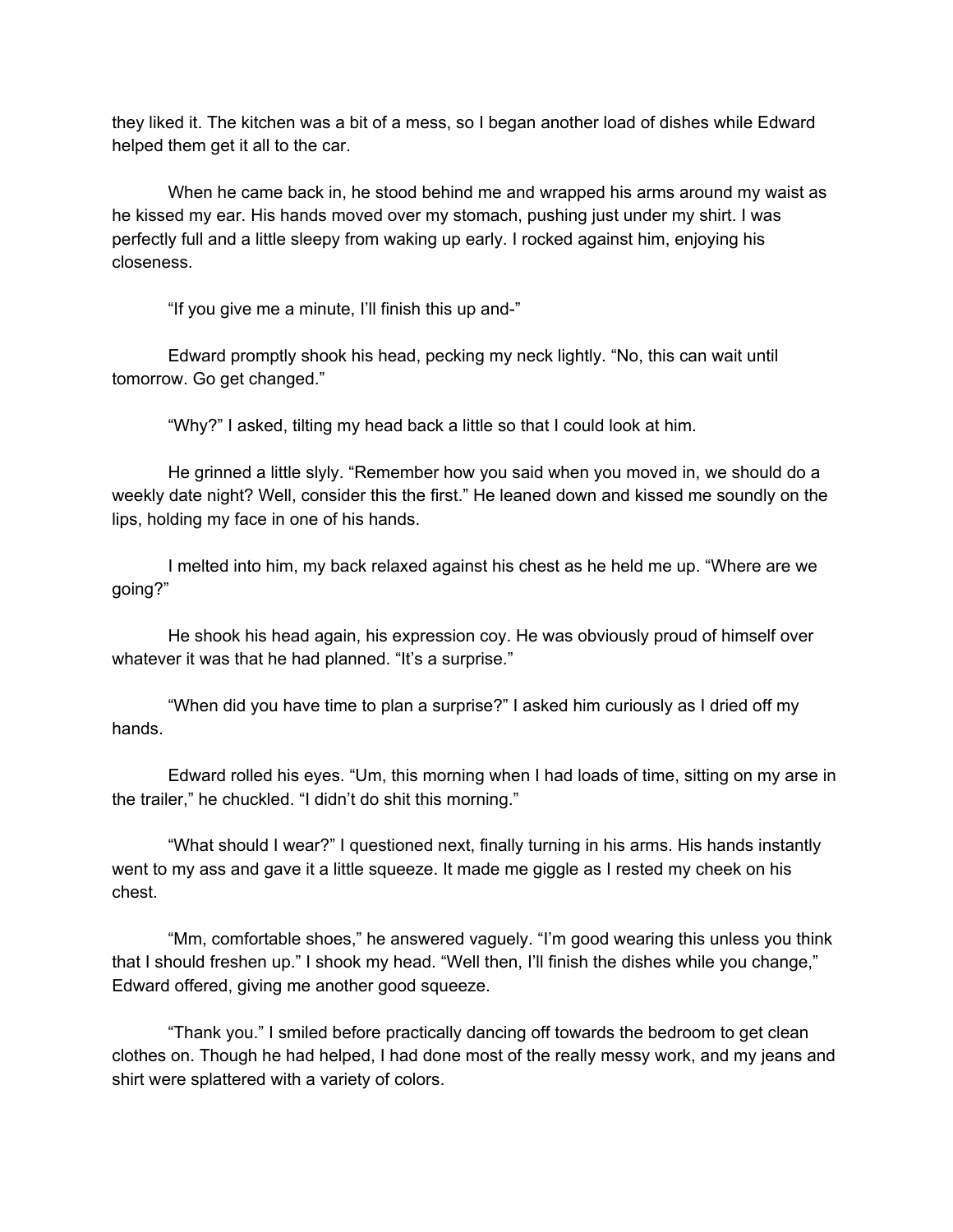"Don't forget your camera!" He called after me.

About an hour later, we pulled up in front of the Los Angeles Natural History Museum. There were lights on around the building, but it was so late. There were only a few cars in the parking lot. I knew that it couldn't be opened. There weren't enough vehicles for it to be some sort of special event.

I expected him to explain, but he didn't say anything. Waiting until we were walking towards the entrance, I glanced over at him. "Isn't it closed?"

He waffled his head from one side then to the other before grinning impishly. "Not for us. We're right on time, actually," he informed me. Edward looked at me with a comically-raised eyebrow as he knocked on the front door in a little pattern. Just a moment later, a man in a suit with a security guard behind him opened it. The well-dressed gentlemen instantly smiled in recognition.

"Mr. Cullen! Welcome! Thank you so much for coming! We were very excited to find out about your interest in visiting us," he said brightly as he allowed us inside. Edward put his hand on the small of my back, allowing me to go first.

My boyfriend chuckled warmly, instantly becoming Eddie. "Though I am very excited, this visit is actually for my wonderfully intelligent partner. But it has been on my list to make a video here…" He trailed off suggestively. I wondered how he arranged all of this, but I would ask my questions later. I didn't want to interrupt.

"If you'd like, I can send you our media packet," he stated instantly then beamed, delighted. Anything to bring money into the museum, I figured. I couldn't imagine how much the evening probably cost my boyfriend.

Smoothly, Edward pulled a card from his pocket. He had come prepared. "Fantastic. This has my information on where you can send it."

"I will right away," he replied, looking down at the thick card stock in his hand in wonder. It was evident that he was a little starstruck. I understood completely. "Oh! By the way, my name is John Stanford. The museum is yours for the evening. If you need anything at all or have any questions, please let me or one of the security guards know. Enjoy your visit with us!"

He and the security guard escorted us to the entrance of the main hall. Everything was so amazingly quiet and still. I took my boyfriend's arm, leaning my head against it. My smile was huge despite the fact my bottom lip was between my teeth.

Edward waited until we were alone again to speak. "So, I figured around the time that I saw the fire engines that we probably wouldn't be working tonight, so I could plan something fun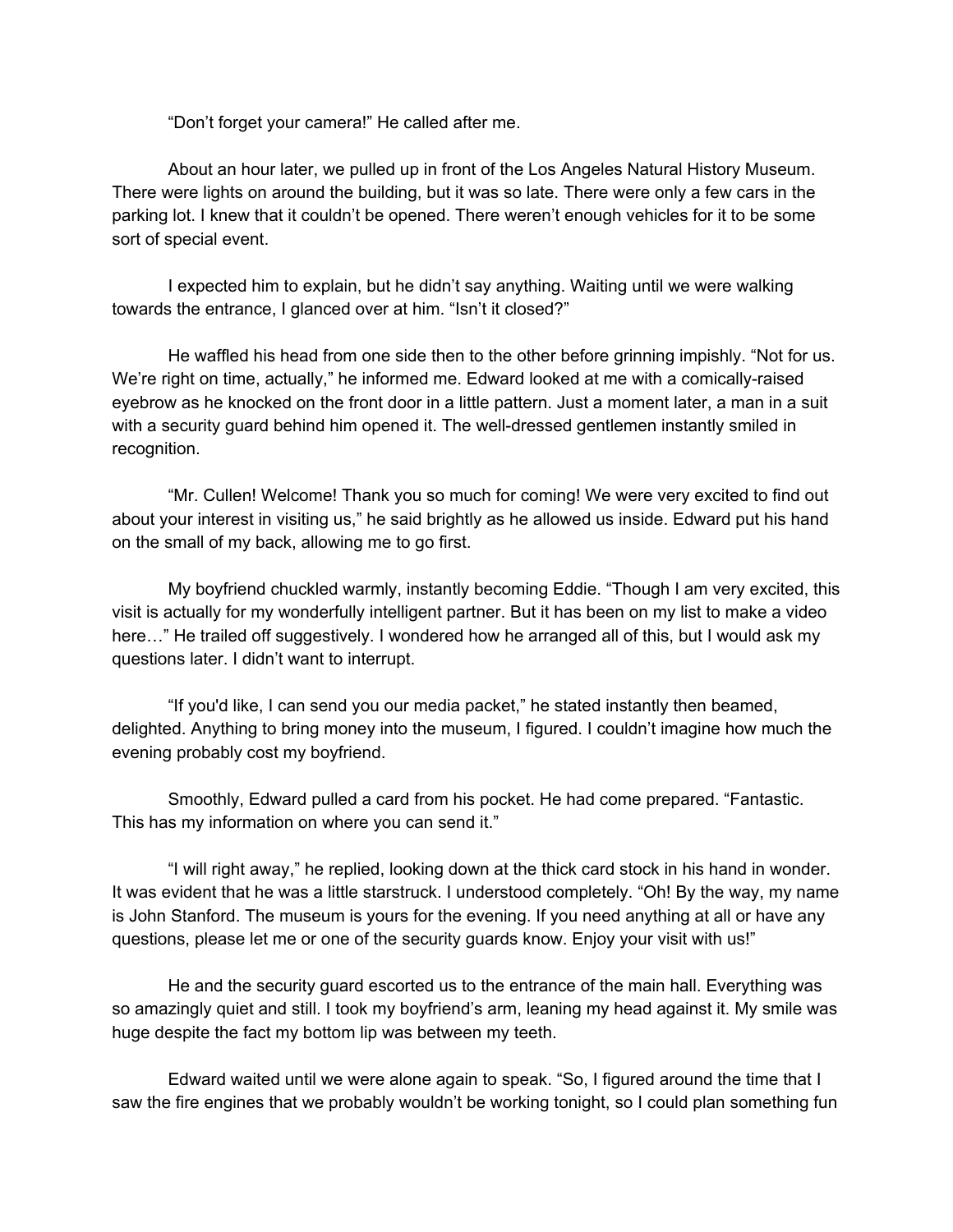for us. I had a few hours to think about it, but I have to admit that I was struggling. Jasper actually suggested that I take you here tomorrow, perhaps as a lunch date. But you know how hard I like to try," he concluded teasingly.

I joyously laughed, looking at the exhibit space that was spread out in front of me. There was so much going on in my head that it was overwhelming. I had never had someone be so many wonderfully romantic towards me and the fact that they worked together to make me feel loved was amazing.

Quickly, I turned and jumped up into his waiting arms before wrapping mine around his neck. He chuckled against my lips as I kissed him ferociously, my feet kicked up in the air.

"Can I tell you how marvelous it is that my sweet men take the time to think of ways to make me happy?" I asked in his ear. "Thank you so much. You don't honestly know what it means to me."

"You're very welcome, my love." He grinned shyly for a moment. "Honestly, he's always helped me pick and plan all of these things," he admitted almost sheepishly. "Now he's just a lot more invested," Edward chuckled.

"Oh, really?" I laughed. "Mm, what other fun things should I be thanking him for?"

He put me down to my feet, wrapping his arm around my waist as we began to walk towards the room with all the fossils and rocks. "Oh, geez. Besides bitching at me until I grew the balls to tell you how I felt?" He rolled his eyes at himself. "Well, the first time that I got your roses, he helped me pick the color. He assisted me in planning Alaska, too. Honestly, it feels like he has a hand in everything."

"That must have been so hard for him," I commented softly.

"What?"

"Him listening to you talk about me for months. The man that he loves falling in love with someone else and still being supportive despite his romantic feelings. I hope that you thanked him for all of that," I answered, glancing up at him. I shook my head and sighed. "I can't imagine his pain."

Edward stopped to look at me. "Do you think that he loves me? Really?"

"You're daft for someone so smart," I replied, taking his hand as we stopped at some railing. "I'm not going to be the one to tell you about his feelings, though. That is a question you should ask him if you're really ready to know the answer."